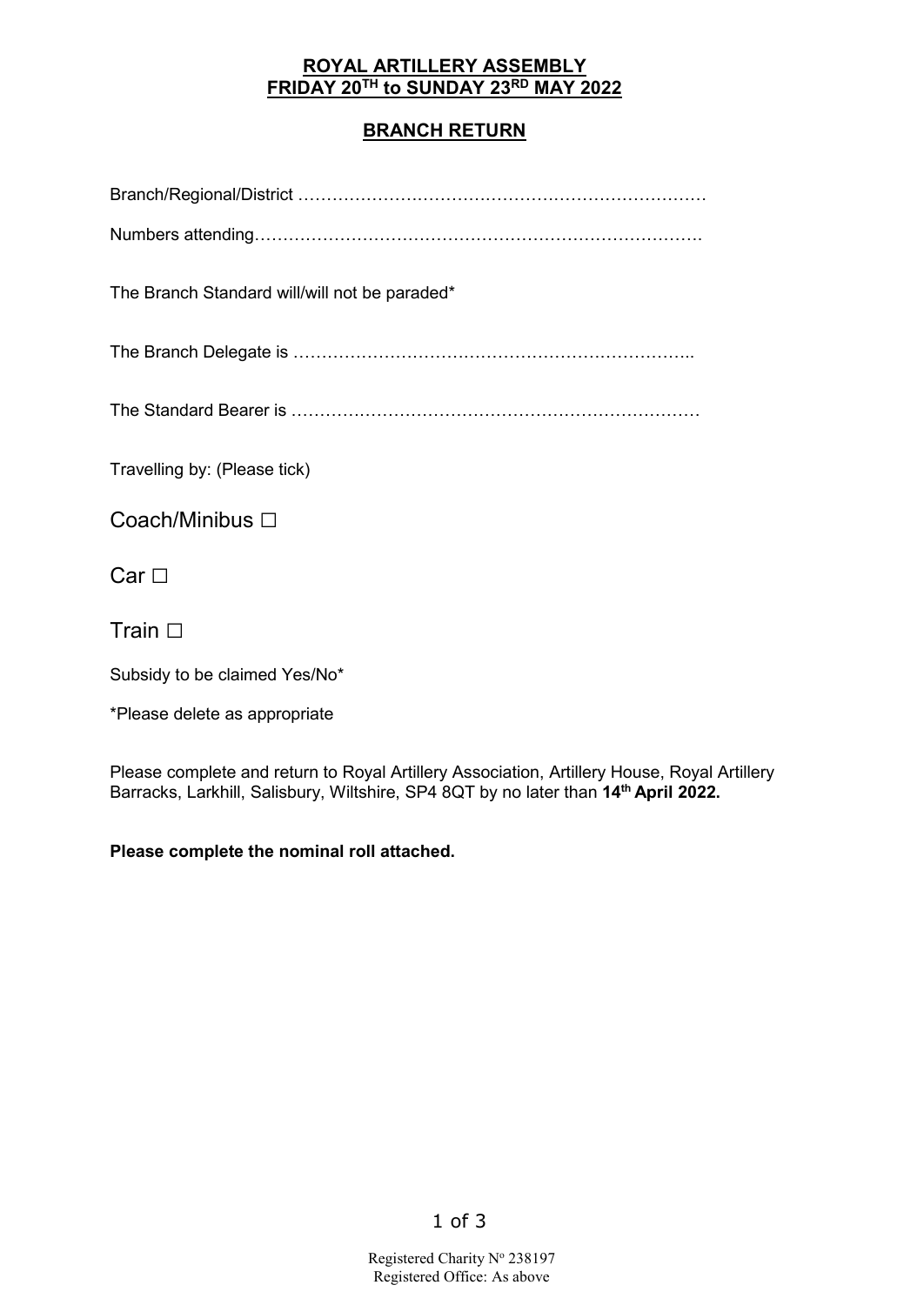## **ROYAL ARTILLERY ASSEMBLY SATURDAY 21st MAY 2022**

### **BRANCH RETURN TO BE FILLED OUT IN FULL**

Please be aware that the booking form for the Norbreck Castle is separate. I am therefore asking for a little more information on your form than normal. It **must** then to be sent back to me at Larkhill.

If you are attending the RA Assembly **in any** capacity then please fill in this form and return with all information required.

This information is needed for the 'Who's Here List' and the 'Table Plan' for the Gala Dinner.

### **If you do not let the hotel know which branch you are with when booking you could end up seated apart from your friends/branch.**

If you have any questions about this form then please do not hesitate to contact me in the office on 01980 845233 or 0300 1529 544.

Registered Charity Nº 238197 Registered Office: As above